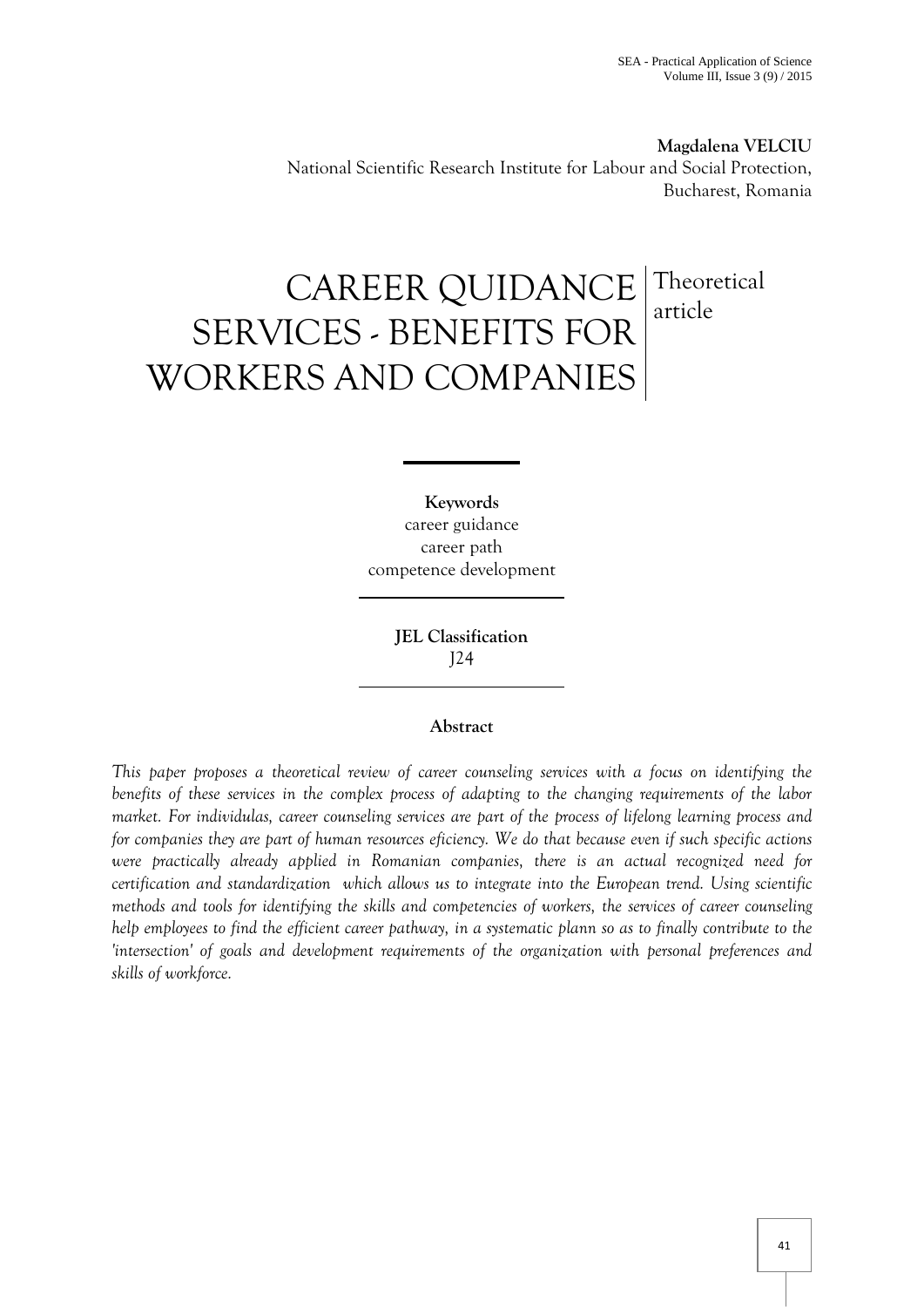# **The European context is favorable**

There is a consensus in Europe that high quality guidance and counseling services play a key role in supporting lifelong learning, career management and achievement of personal goals. At European institutions level there is an effort to stimulate lifelong guidance and recognition skills, competences and qualifications of workers in the perspective of smart and inclusive growth. Currently, there is a tendency for guidance and counseling services to become a more professionalized and standardized activity, meaning well trained specialists who have certification for this occupation, using tools, methods, rules, procedures and codes of practice specialized and standardized.

For a better European cooperation and providing expertise, there is a network of career guidance (**European Lifelong Guidance Policy Network - ELGPN**) which aims to assist the Member States in developing co-operation on lifelong guidance in both the education and the employment sectors. **Council Resolution on better integrating lifelong guidance into lifelong learning strategies, 2008**, confirms that the "the definition of guidance as referring to a continuous process that enables citizens at any age and at any point in their lives to identify their capacities, competences and interests, to make educational, training and occupational decisions and to manage their individual life paths in learning, work and other settings in which those capacities and competences are learned and/ or used" (Council of the European Union, 2008).

**European Centre for the Development of Vocational Training** - Cedefop supports the European efforts on better integrating lifelong guidance into lifelong learning strategies. There is a huge variation across Europe in terms of professional training available, competences and qualifications acquired through such training, roles and functions carried out by guidance practitioners and settings in which guidance services are offered (Cedefop, 2009).

Special **Eurobarometer** 417 "European Area of Skills and Qualifications" (2014) provides important data on issues that are relevant to current policies on education and skills in Europe. An important theme is the use and perception of career guidance services. Across the EU, around a quarter of respondents (24%) has used a career guidance service at some point. If respondents have never used a career guidance service, this is often because of the lack of access to services (45% of all respondents), rather than for other reasons (29%). Most EU citizens (71%) agree that they are useful for making the right choice for further studies, while just 13% disagree. A slightly smaller proportion agrees that career guidance services are

useful for finding a job (62%), although 22% disagree (Eurobarometer, 2014).

#### **Career guidance services in Romanian companies get in force**

In our national context, there are some theoretical studies on career management but less are showing applicative aspects and practical tools applied in organizations. The Romanian Institute of Educational Sciences issued a report on "Career counseling for adults" (2003) addressing conceptual, theoretical and practical aspects, policies measures and conditions for career counseling. Also, in line with the national situation and the European context, it has developed the "Code of Practice for occupation of career consultant" (2004) published with European Union support. These are the first steps for professionalizing career guidance and establishing a coherent guidance system.

In addition to similar activities such as school orientation and counseling for finding a job (which is regarded rather as a service exclusively dedicated to the unemployed or people in search for a job), career guidance is a model of continuous support offered to a person in the complex process of development of a career and the personal adaptation to the work related changes.

Services of career guidance have three structural components such as: counseling and career guidance (referring to: labor demand and forecasting, strategy for searching a job, retraining etc.), supervision in counseling (assessment and certification of competences acquired at work, mediation, coaching for performance) and finally, guidance for the training needs with acquisition of the adequate competences). All these come into a collaborative process of feedback.

The area of benefits of career counseling services within an organization is complex and involves multiple functions, through direct or indirect relationship, as follows:

a) For employees' point of view we notice the following benefits: Assessment and certification of competences, Adaptability and career path management throughout their entire life in a changing context, and Well-matching workers competences with job requirements.

b) From organization perspective, efficient services of career guidance could be important for: Development of relevant competences for performance and competitiveness of the company, and Identify training needs and skills development in line with the strategic plan of the company.

c) At the macroeconomic level, better guidance services could improve the Transferability of the skills on labor market, and Better information to facilitate the transition from school to work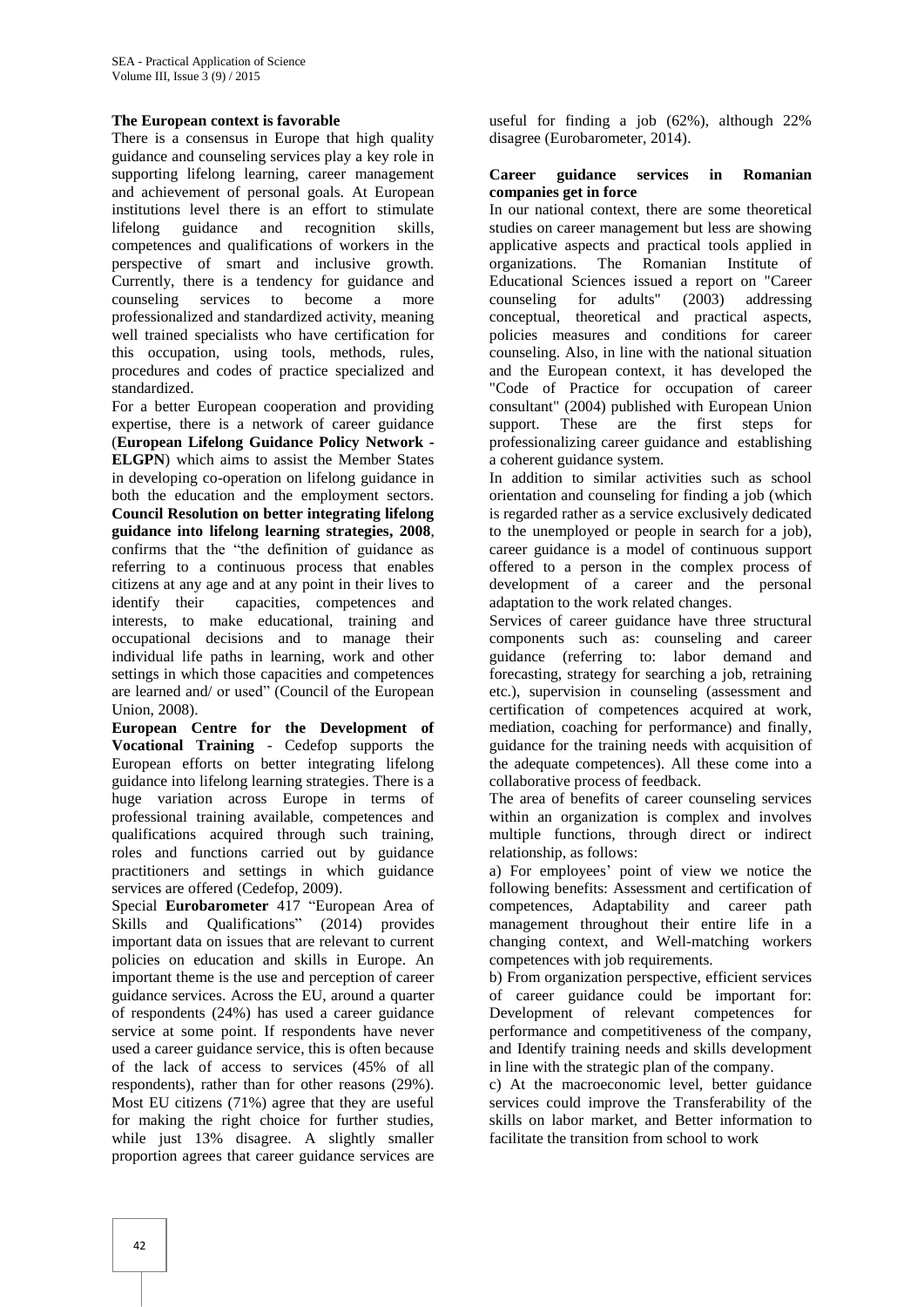**Assessment and certification of competences** are acquired as a result of learning in informal or nonformal environment (competences as a mix of: knowledge, skills practice and attitudes to pursue workloads accurate). More, the employees would be directed to obtain a certificate indicating the presence of competence for a specific qualification. This is useful in continuing careers path on the same route and career progression or changing the orientation to another field of activity according to labor market requirements. On the other hand, the worker may be recommended or directed to human resource development activities and the inclusion in training programs. At the personal level, going through a process of counseling has a motivational role as it aims to help the worker to know better the characteristics of their personality and value the strengths and opportunities, professional interests, skills and competence, i.e. those elements that will sustain those chances to obtain work satisfaction and salary income growth.

**Adaptability and career path management throughout entire life in a changing context** is important because the real success depends on the ability of workers and companies to adapt to new trends, demonstrating flexibility and occupational<br>mobility. Awareness of workers' personal mobility. Awareness of workers' resources, actual or potential, is an essential first step in career development. When people have a vision of what they want to do with their lives, they tend to be more focused, better able to take opportunities, and more determined in their career path. An authorized career counselor will apply professionally recognized tests to assess competences and describe their certification procedure. Moreover, the techniques applied could be replicated each time during their careers in various activities such as certification of skills in making professional decisions, setting goals or career building plans etc. In the current rapidly changing conditions, relevant information about the labor market volatility and the ability to preview needed competences and potential niches of development are essential.

**Well-matching workers competences with job requirements.** Sometimes, workers are overqualified for their current jobs so they are capable of handling more complex tasks and their skills are underused while others are underqualified for their current jobs so they lack the skills normally needed for their job. The professional career counselor knows the overall situation of using competences and the real need of competences. In this way, the employer is guided to places where his competences are appropriate. Meanwhile, adequacy of competences is directly related to achieving increased wages and employment satisfaction. In both cases, the wage is

negatively affected by inadequate employment regarding qualification. The effect of skills mismatches on the income level of workers is remarkable and differs depending on the measurement method (Perry, 2014).

## **Development of competences relevant for performance and competitiveness of the company.**

In this actual changing environment, competitive advantage is not static but is determined by the capacity to offer and adjust offer according to market demand and prediction emerging opportunities. The competitive position in the market depends on the sensitivity, adaptability and responsiveness by efficient use of existing resources. Thus, especially human resources i.e. skills, competences, attitudes to innovation, research, strategic reorganization can provide the know-how base required to obtain competitive advantage. Valuing knowledge and human potential to generate value-added, Arie de Geus, who introduced the concept of "Learning Organizations", says: "The ability to learn faster than your competitors may be only sustainable competitive advantage" (de Geus, 1997). Modern management methodologies are based mainly on innovation and valorization of knowledge, creativity and lifelong learning.

**Identify training needs and skills development in line with the strategic plan of the company.** In modern organizations there is a constant concern to identify and develop competences and skills that are fundamental for the achievement of organizational objectives and future-oriented business development. There is a relation between career counseling activities and training activities because it involves developing the individual learning plans for employees. The evaluation of relevant competences and design of desirable targets of performance allow people to focus on skills, knowledge and characteristics that have the greatest impact on the productivity if the process of training and development opportunities are aligned with organizational needs. Career conselor have to do some challenging choices: for example, motivation and retention of skilled workforce, with specific work experience, willing for an ascendant career or hiring graduates with general competences who are open-minded to new technologies and innovation, at the beginning of career with adjacent problems keeping motivation and adequate financial satisfaction.

Investing in the right skills requires a strategic approach and developing the right skills would respond to the needs of the labor market.